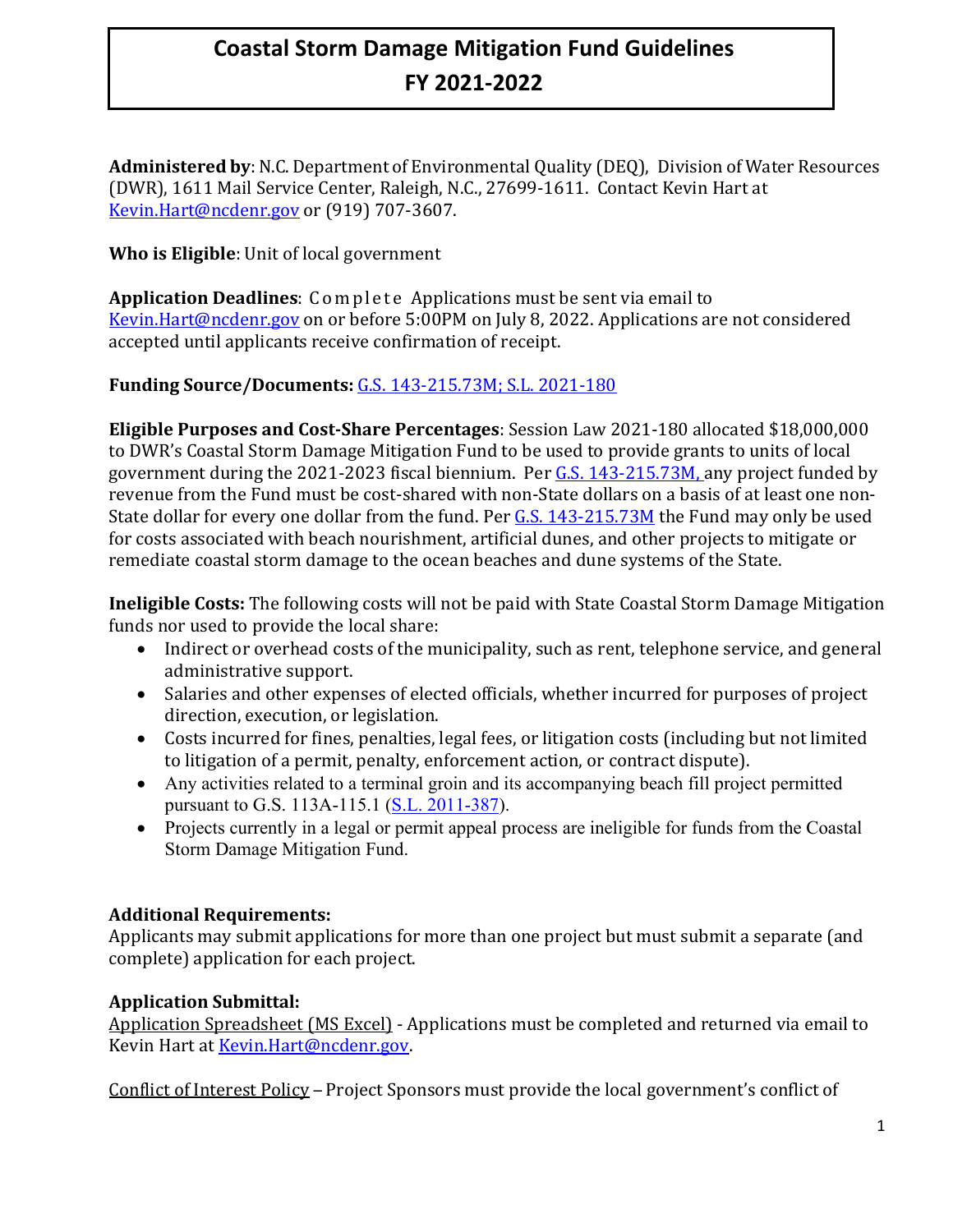interest policy. An example of a Conflict of Interest policy can be found on the WRDGP website. This policy shall be on the Project Sponsor's letterhead.

All Conflict of Interest Policies must:

1) apply to management employees and members of its board of directors or other governing body.

2) apply to any grants involving State funds.

3) address situations in which individuals in #1 may directly or indirectly benefit from the disbursement of State funds (excluding any benefit they receive by virtue of their position as a disburser of the grant).

4) include actions to be taken by the grantee or individual to avoid conflicts of interest and the appearance of impropriety.

5) be filed with the State prior to grant fund disbursement.

No Conflict of Interest Certification – DWR may require an applicant to provide certification that it complies with the requirements and prohibitions set forth in NCGS § 14-234, has and complies with its own duly executed conflict of interest policy, and has conducted a reasonable inquiry and concluded that it does not have any actual or apparent conflict of interest with respect to the project for which it has applied.

Project Maps –The applicant must submit a map or maps showing, at minimum, the following information relevant to the proposed project:

1. project site plan and borrow area locations;

2. upland ownership of property, indicating federal, State, local, or private ownership; 3. approximate location of Mean High Water; and the first line of stable and natural vegetation (FLSNV), the Static Vegetation Line (if applicable), or Development Line (if applicable) and the long-term oceanfront erosion rates as determined by the NC Division of Coastal Management.

# Engineering Studies and Post-Project Monitoring

The applicant must submit engineering studies that have been completed for the project and plans for standardized pre- and post-project monitoring.

# Beach Nourishment Permit Application or Copy of Approved Permit

The applicant must include in its application all permit applications and issued permits that relate to the project. The applicant has an ongoing obligation to provide to DWR copies of permit applications and issued permits as promptly as possible.

# Additional Information

DWR may request and the applicant may submit additional information, including but not limited to letters of support, discussion of relevant nearby projects, studies, inventories, analysis, or planning documents related to the proposed project. Relevant information will be considered as part of the funding review process.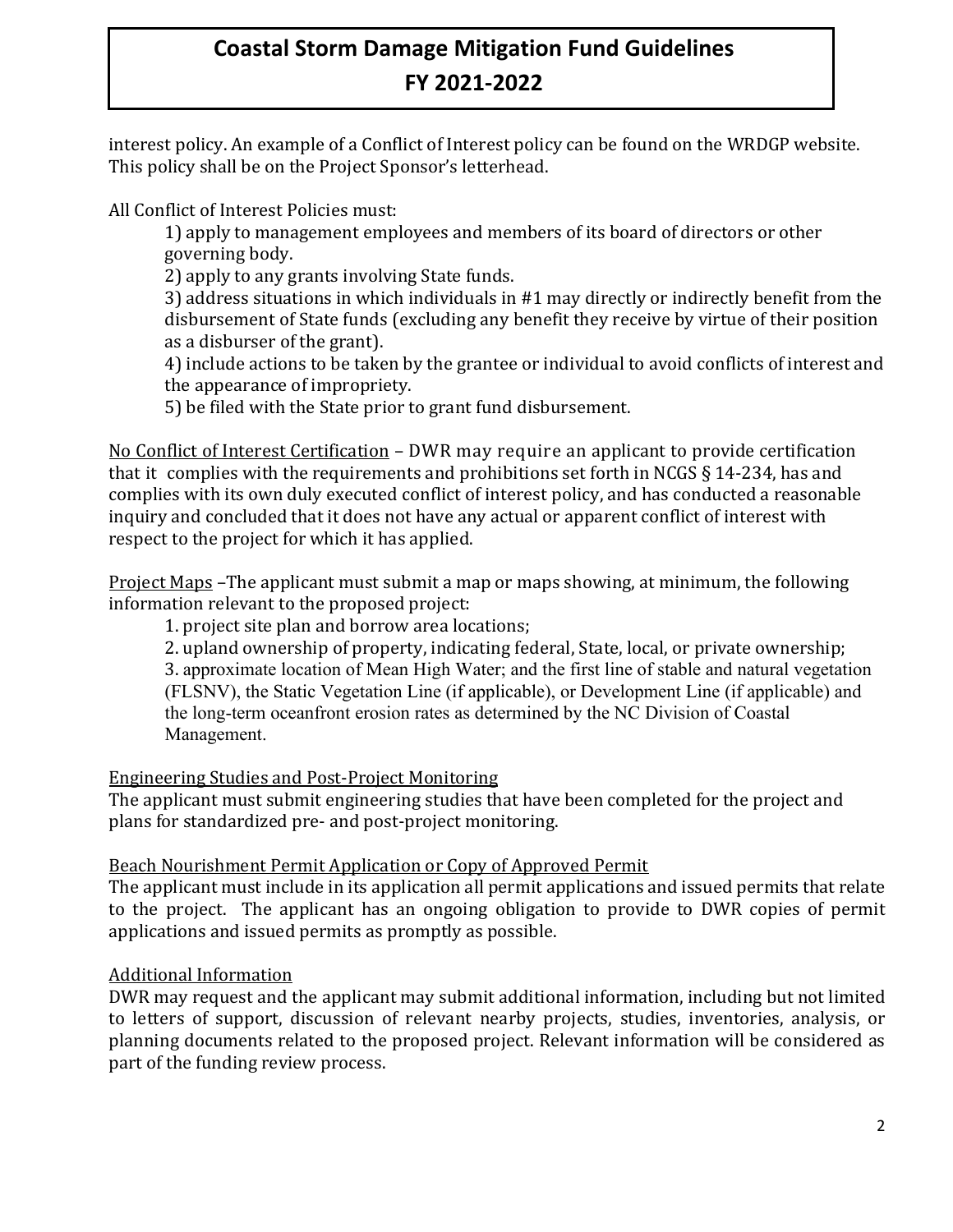Note: It is the applicant's responsibility to ensure the application submitted to DWR is accurate and complete. Erroneous or incomplete information in an application may prevent a project from being recommended for grant funding and may delay processing of contracts and funds for approved projects.

## **Funding Selection Criteria**

All applications will be evaluated to determine if the proposed beach nourishment activity meets the minimum requirements and then ranked on a relative basis according to the six funding selection criteria listed below. Each element of the funding selection criteria is rated using the following numerical evaluation to assess the degree that the application meets the criteria: High - 5 points

Medium - 3 points

Low - 1 point

Does not meet criteria (a resource or factor is present, but the proposal has been evaluated as having no value or not having the intended benefit) - 0 points

The funding selection criteria are as follows:

#### **1. Environmental Benefits/ Mitigation Measures**

- Improves the ecological function of the beach and dune system.
- Restores degraded dune habitat.
- Restores habitat used by threatened or endangered species.
- Project is designed to avoid significant adverse impacts to threatened and endangered species and fish, shellfish & wildlife resources.

## **2. Social Benefits**

- Protects existing or historic public recreation areas.
- Improves the public accessibility to the beach.
- Provides or enhances full and complete public access.

#### **3. Economic Benefits**

- Protects public property or infrastructure, or historic or culturally significant structures.
- Protects economically important land uses.
- Reduces potential storm damage to private property.

## **4. Expected useful life of project**

- Anticipated life expectancy of project benefits.
- Time to complete project and time required for stabilization of beach in years.
- Longevity of previous nourishment projects.
- Project has a long-term nourishment plan in place.

#### **5. Financial Resources**

• Availability of funds to complete the project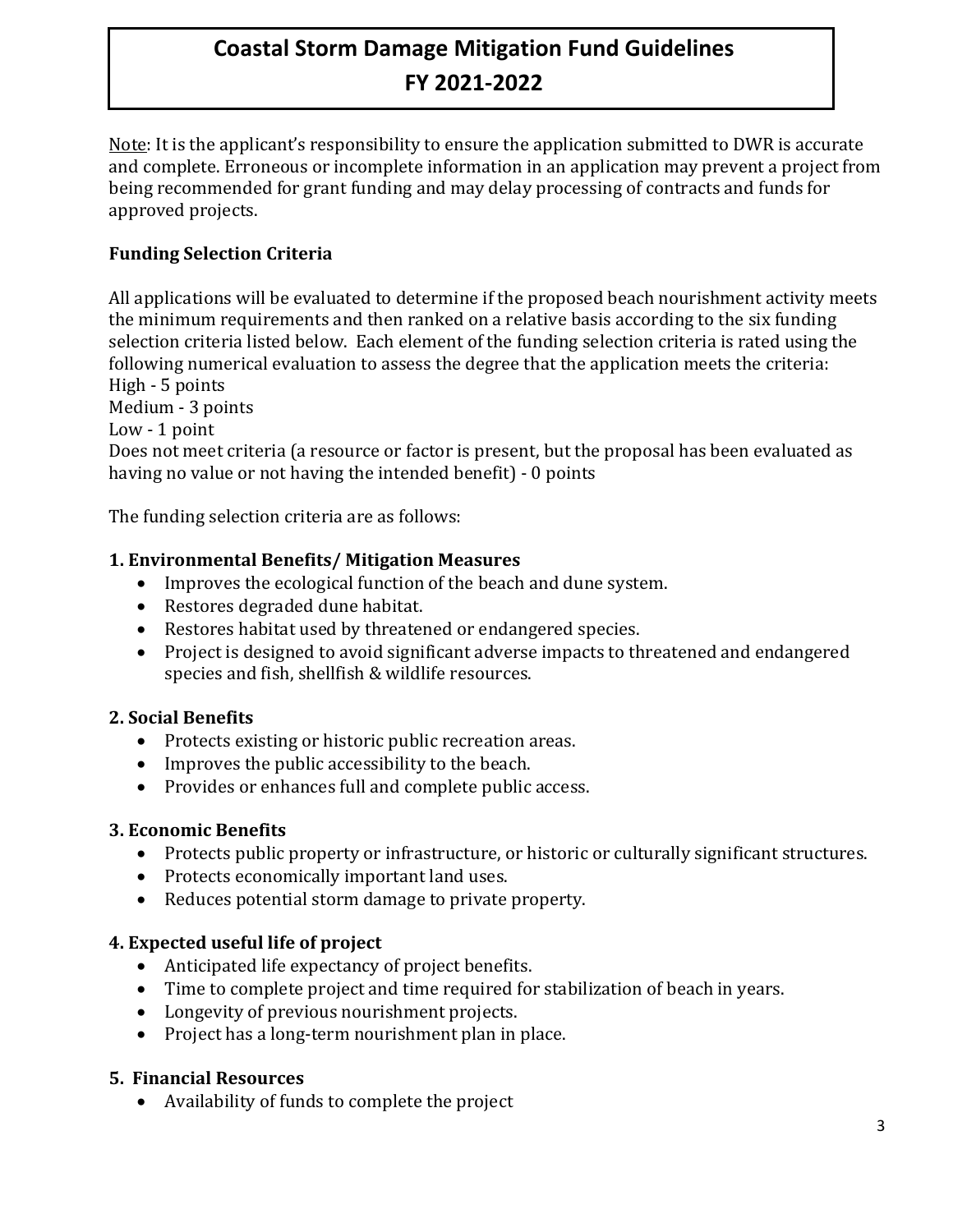## **6. Project Efficiency**

- Incorporates project efficiencies through regional planning at the County level or through the involvement and cooperation of two or more local governments
- Incorporates the beneficial use of clean, beach quality dredged material from the navigation channels within the nearshore, beach or inlet shoal system.
- Readiness to proceed based on the project phase, status of the permit, local funding source, construction easements, and construction schedule.

#### **Post Grant Funding Award**

After DWR issues the applicant an award notice, the applicant must enter into a grant contract with DEQ for DEQ to begin distributing grant funds. Any changes to the scope of the project or project budget after submission of a grant application will require the written approval of the DWR Grant Administrator and will likely require a DEQ contract amendment. In seeking DWR approval, the grantee must submit, at a minimum, a justification for any proposed changes, revised scope of work narrative, and a revised budget. Unapproved changes to the project scope or budget shall not be eligible for and may result in additional reductions to funding.

In order to execute a contract the applicant will need to submit an application with the awarded amount, a request for appropriations form, and an official resolution.

The official Resolution shall state the amount of state aid requested and accept the applicant's responsibilities. The resolution shall be signed by a representative of the project sponsor with signatory authority. The resolution shall include the following commitments:

1. Assuming full obligation for payment of the balance of project costs.

2. Obtaining all necessary state and federal environmental permits.

3. Complying with all applicable laws governing the award of contracts and the expenditure of public funds by local governments.

4. Supervising construction of the project to assure compliance with permit conditions and to assure safe and proper construction in accordance with approved plans and specifications.

5. Obtaining appropriate easements, rights-of-way or suitable spoil disposal areas that may be necessary for the construction and operation of the project without cost or obligation to the State.

6. Assuring that the project is open for use by the public on an equal basis with limited restrictions (if on public property).

7. Holding the state harmless for any damages that may result from the construction, operation, and maintenance of the project.

8. Accepting responsibility for operation and long-term maintenance of the completed project.

A DEQ grant contract is considered 'fully-executed' once it has been signed by both a signatory authority of the grantee and DEQ Financial Services. A copy of the fully-executed contract will be provided to the grantee after being signed by DEQ.